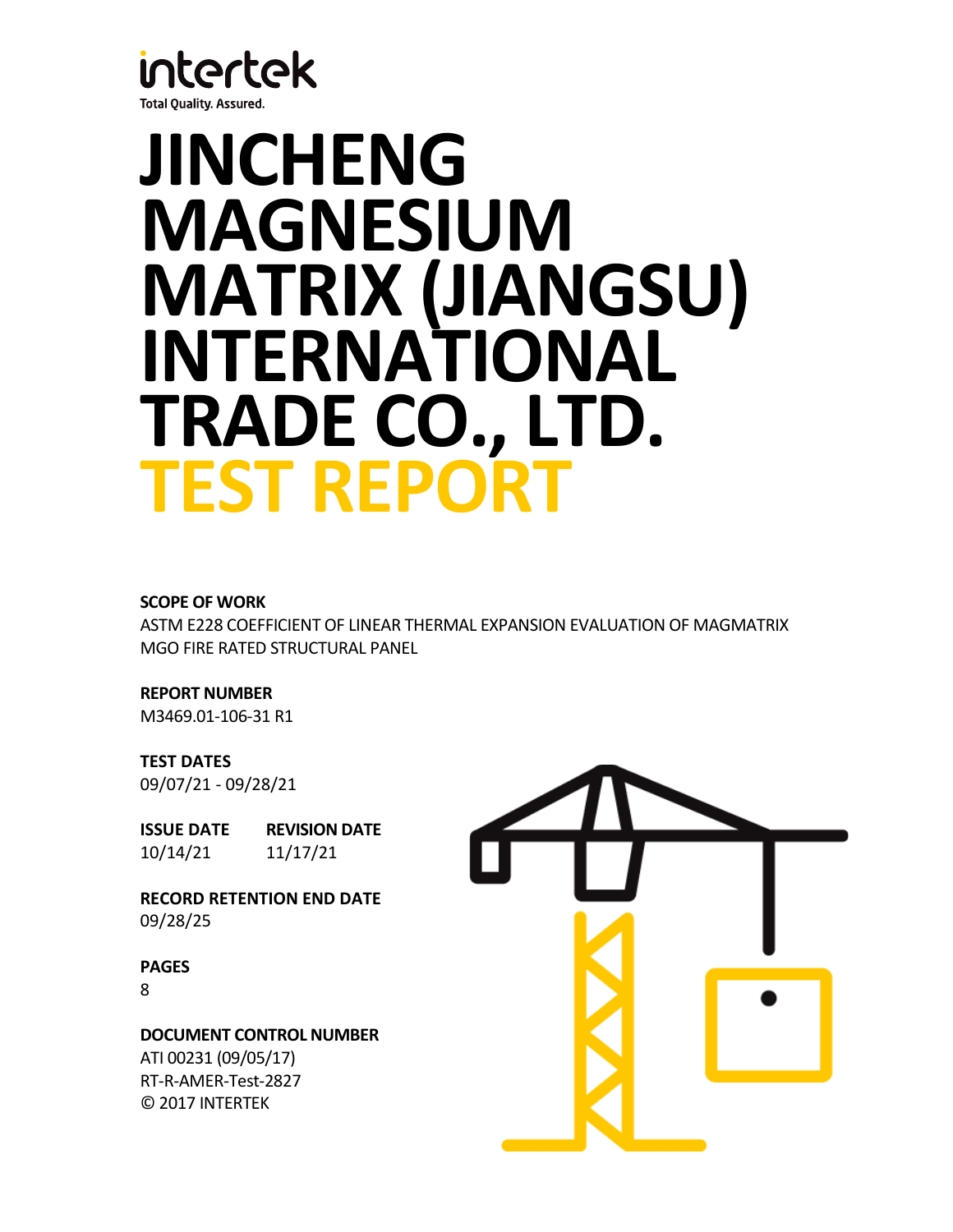

**MIAMI-DADE TEST REPORT FOR JINCHENG MAGNESIUM MATRIX (JIANGSU) INTERNATIONAL TRADE CO., LTD.**

Report No.: M3469.01-106-31 R1 Date: 10/14/21 Revised Date: 11/17/21

#### **REPORT ISSUED TO**

**JINCHENG MAGNESIUM MATRIX (JIANGSU) INTERNATIONAL TRADE CO., LTD.** No. 9 Daiwang Road of High Tech Industrial Zone Dongcheng Taixing City, Jiangsu Province, China

## **SECTION 1**

**SCOPE**

**Product**: Magmatrix MgO Fire Rated Structural Panel

Architectural Testing, Inc. (an Intertek company) dba Intertek Building & Construction (B&C) was contracted by Jincheng Magnesium Matrix (JiangSu) International Trade Co., Ltd. to evaluate MagMatrix MgO Fire Rated Structural Panel in accordance with ASTM E228 to determine the Coefficient of Linear Thermal Expansion. Results obtained are tested values and were secured by using the designated test methods. Testing was conducted at the Intertek B&C test facility in York, Pennsylvania.

This report does not constitute certification of this product nor an opinion or endorsement by this laboratory.

Unless differently required, Intertek reports apply the "Simple Acceptance" rule, also called "Shared Risk approach," of ILAC-G8:09/2019, Guidelines on Decision Rules and Statements of Conformity.

| <b>COMPLETED BY:</b> | Joseph M. Brickner                                        | <b>REVIEWED BY:</b> | Dawn M. Chaney                                             |
|----------------------|-----------------------------------------------------------|---------------------|------------------------------------------------------------|
| TITLE:               | Laboratory Supervisor<br><b>Materials Laboratory</b>      | <b>TITLE:</b>       | <b>Technician Team Lead</b><br><b>Materials Laboratory</b> |
| <b>SIGNATURE:</b>    | Jay 17, Bishop<br>Digitally Signed by: Joseph M. Brickner | <b>SIGNATURE:</b>   | Dawn M. Chaney<br>Digitally Signed by: Dawn M. Chaney      |
| <b>DATE:</b>         | 11/17/21                                                  | <b>DATE:</b>        | 11/17/21                                                   |
| JMB:dmc/alts         |                                                           |                     |                                                            |

This report is for the exclusive use of Intertek's Client and is provided pursuant to the agreement between Intertek and its Client. Intertek's responsibility and liability are limited to the terms and conditions of the agreement. Intertek assumes no liability to any party, other than to the Client in accordance with the agreement, for any loss, expense or damage occasioned by the use of this report. Only the Client is authorized to permit copying or distribution of this report and then only in its entirety. Any use of the Intertek name or one of its marks for the sale or advertisement of the tested material, product or service must first be approved in writing by Intertek. The observations and test results in this report are relevant only to the sample(s) tested. This report by itself does not imply that the material, product, or service is or has ever been under an Intertek certification program.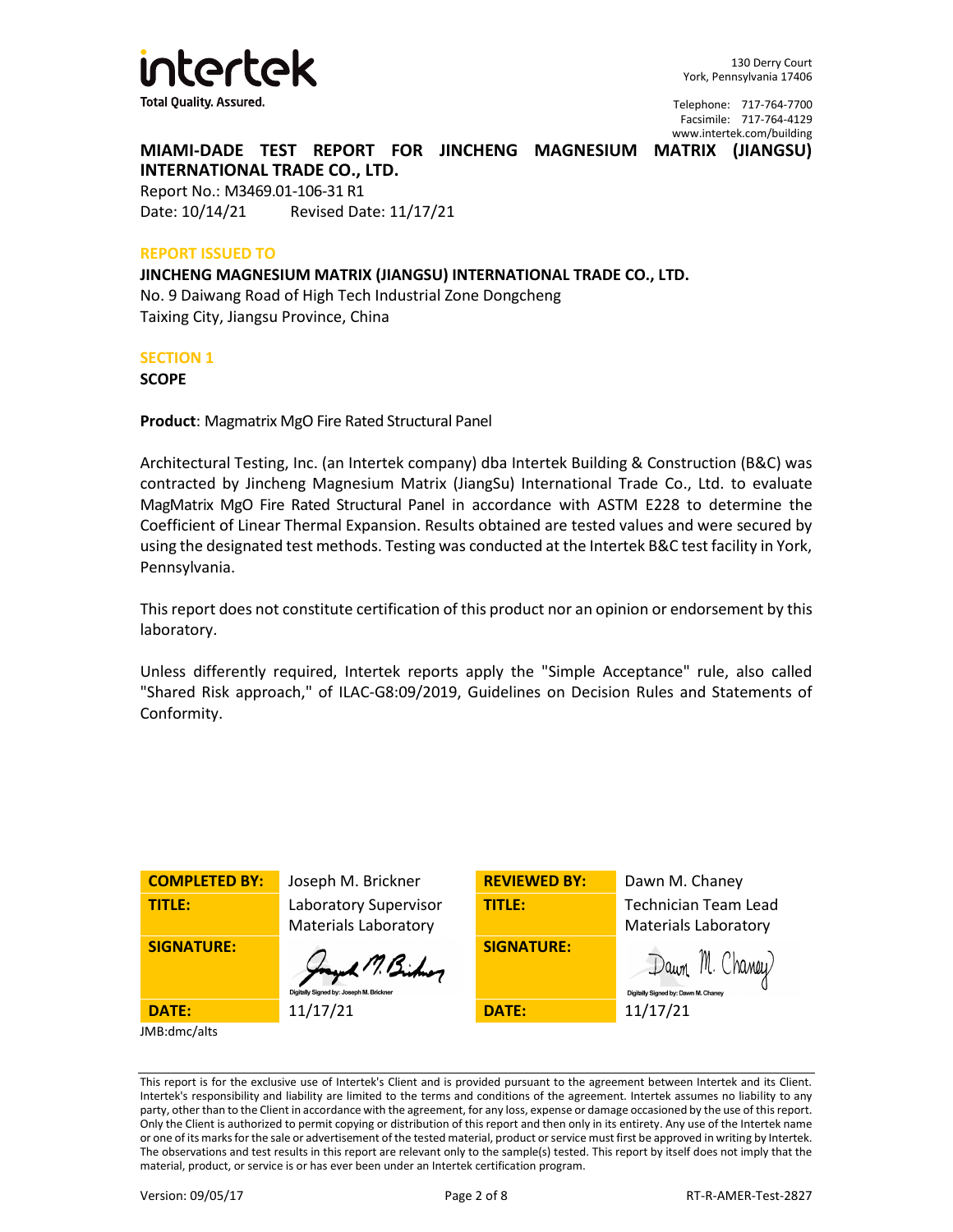

**MIAMI-DADE TEST REPORT FOR JINCHENG MAGNESIUM MATRIX (JIANGSU)** 

**INTERNATIONAL TRADE CO., LTD.** Report No.: M3469.01-106-31 R1 Date: 10/14/21 Revised Date: 11/17/21

## **SECTION 2**

### **TEST METHOD**

The specimens were evaluated in accordance with the following:

**ASTM E228-17***, Standard Test Method for Linear Thermal Expansion of Solid Materials With a Push Rod Dilatometer*

# **SECTION 3**

## **MATERIAL SOURCE**

The materials were provided by Jincheng Magnesium Matrix (JiangSu) International Trade Co., Ltd. The following were received in good condition on 08/25/2021:

• Four 24" x 24" x 0.5" thick pieces of MagMatrix MgO Fire Rated Structural Panel

Refer to the product description photos in Section 9. The materials were tested as received with the exception of preparing the smaller test specimens from the materials. Representative materials/test specimens will be retained by Intertek B&C for a minimum of ten years from the test completion date.

# **SECTION 4**

# **LIST OF OFFICIAL OBSERVERS**

| <b>NAME</b>        | <b>COMPANY</b> |
|--------------------|----------------|
| Joseph M. Brickner | Intertek B&C   |
| Dawn M. Chaney     | Intertek B&C   |

#### **SECTION 5**

# **TEST PROCEDURE**

All conditioning of test specimens and test conditions were at standard laboratory conditions unless otherwise reported. Refer to the test related photos in Section 9. Calibration certificates available upon request.

# **ASTM E228 - Coefficient of Linear Thermal Expansion**

A specimen was placed in the bottom of each outer dilatometer tube with the inner tube resting on it. The dilatometer tubes were suspended in a refrigerated bath (ICN: 004215) and subjected to a cold-hot-cold series of exposure conditions from -30°C (-22°F) to 60°C (140°F). At the equilibrium of each temperature condition, a measurement was taken from digital indicators (ICNs: INT01239 and INT00194) resting on top of the inner tubes, and the CLTE determined.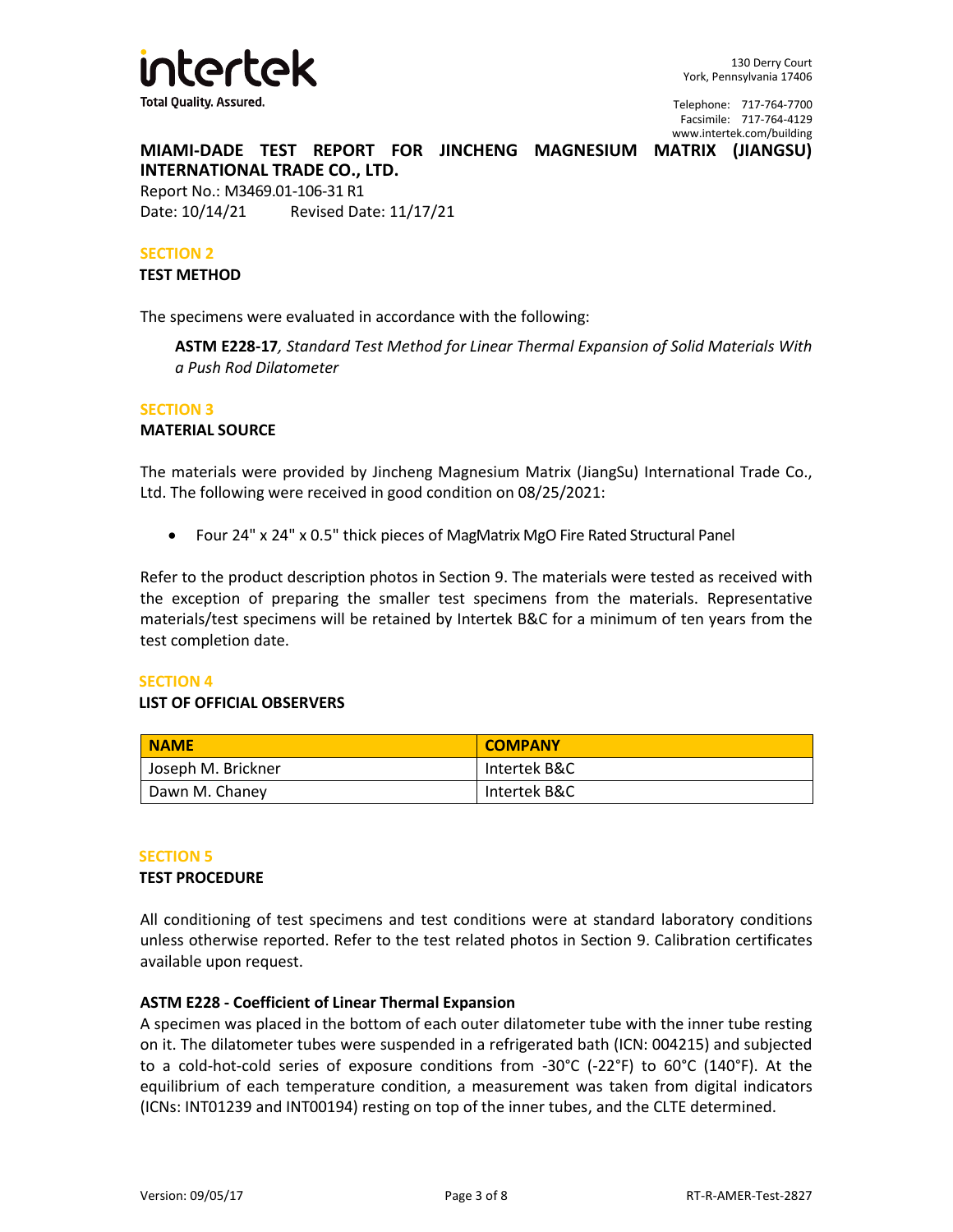

# **MIAMI-DADE TEST REPORT FOR JINCHENG MAGNESIUM MATRIX (JIANGSU) INTERNATIONAL TRADE CO., LTD.**

Report No.: M3469.01-106-31 R1 Date: 10/14/21 Revised Date: 11/17/21

# **SECTION 6**

## **TEST SPECIMEN DESCRIPTIONS**

| <b>TEST PROCEDURE</b>                                                   | <b>NUMBER OF</b>                             | <b>NOMINAL SPECIMEN</b>   | <b>VISUAL</b>                                       |
|-------------------------------------------------------------------------|----------------------------------------------|---------------------------|-----------------------------------------------------|
|                                                                         | <b>SPECIMENS</b>                             | <b>DIMENSIONS</b>         | <b>CHARACTERISTICS</b>                              |
| <b>ASTM E228 -</b><br>Coefficient of Linear<br><b>Thermal Expansion</b> | 1 machine direction<br>and 1 cross direction | $3''$ x 0.5" x 0.5" thick | MagMatrix MgO Fire<br><b>Rated Structural Panel</b> |

# **SECTION 7**

#### **TEST RESULTS**

# **ASTM E228 - Coefficient of Linear Thermal Expansion**

# **Specimen 1 - Machine Direction**

| $\sim$<br><b>LENGTH</b> (mm) | ں ـ ر |  |
|------------------------------|-------|--|
|                              |       |  |

| <b>DATA POINT</b>              | #1      | #2       | #3        |
|--------------------------------|---------|----------|-----------|
| TEMPERATURE (°C)               | $-30.0$ | 60.0     | $-30.0$   |
| <b>GAGE READING (mm)</b>       | 6.58    | 6.64     | 6.58      |
|                                |         |          |           |
| <b>ΔT</b> (°C)                 |         | 90.0     | $-90.0$   |
| $\Delta L$ (mm)                |         | 0.0570   | $-0.0620$ |
| $\Delta L/\Delta T$ (mm/°C)    |         | 6.33E-04 | 6.89E-04  |
| CLTE (mm/mm/°C)                |         | 8.21E-06 | 8.93E-06  |
| <b>AVERAGE CLTE (mm/mm/°C)</b> |         | 8.57E-06 |           |
| <b>AVERAGE CLTE (in/in/°F)</b> |         | 4.76E-06 |           |
| <b>VARIABILITY CHECK (%)</b>   |         | 8.4      |           |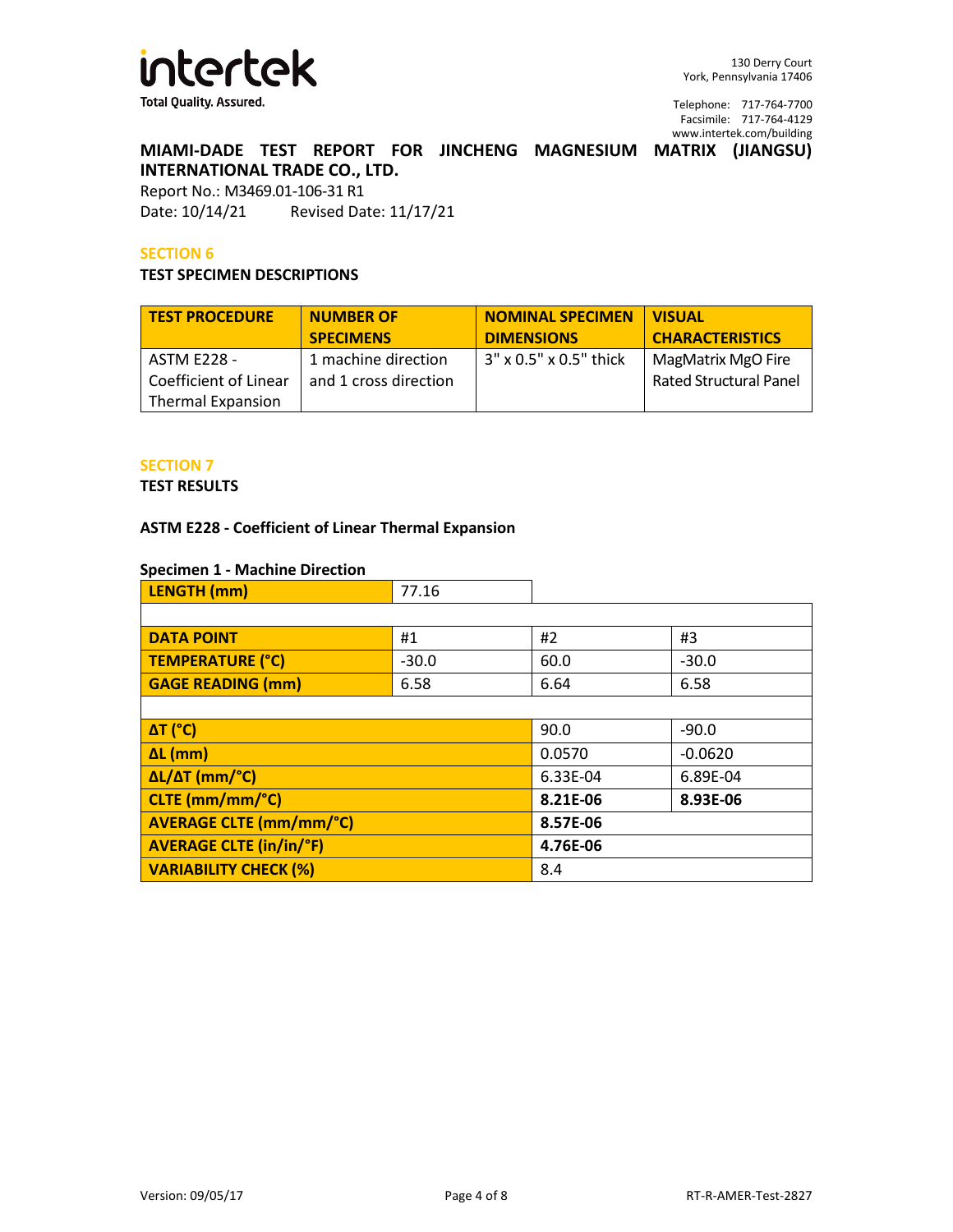

**MIAMI-DADE TEST REPORT FOR JINCHENG MAGNESIUM MATRIX (JIANGSU) INTERNATIONAL TRADE CO., LTD.**

Report No.: M3469.01-106-31 R1 Date: 10/14/21 Revised Date: 11/17/21

# **Specimen 2 - Cross Direction**

| LENGTH (mm)                    | 77.16   |          |           |
|--------------------------------|---------|----------|-----------|
|                                |         |          |           |
| <b>DATA POINT</b>              | #1      | #2       | #3        |
| TEMPERATURE (°C)               | $-30.0$ | 60.0     | $-30.0$   |
| <b>GAGE READING (mm)</b>       | 5.47    | 5.53     | 5.47      |
|                                |         |          |           |
| $\Delta T$ (°C)                |         | 90.0     | $-90.0$   |
| $\Delta L$ (mm)                |         | 0.0600   | $-0.0600$ |
| ΔL/ΔT (mm/°C)                  |         | 6.67E-04 | 6.67E-04  |
| CLTE (mm/mm/°C)                |         | 8.64E-06 | 8.64E-06  |
| <b>AVERAGE CLTE (mm/mm/°C)</b> |         | 8.64E-06 |           |
| <b>AVERAGE CLTE (in/in/°F)</b> |         | 4.80E-06 |           |
| <b>VARIABILITY CHECK (%)</b>   |         | 0.0      |           |

## **SECTION 8**

#### **CONCLUSION**

The requested test method does not contain specific performance requirements. Results are reported as obtained.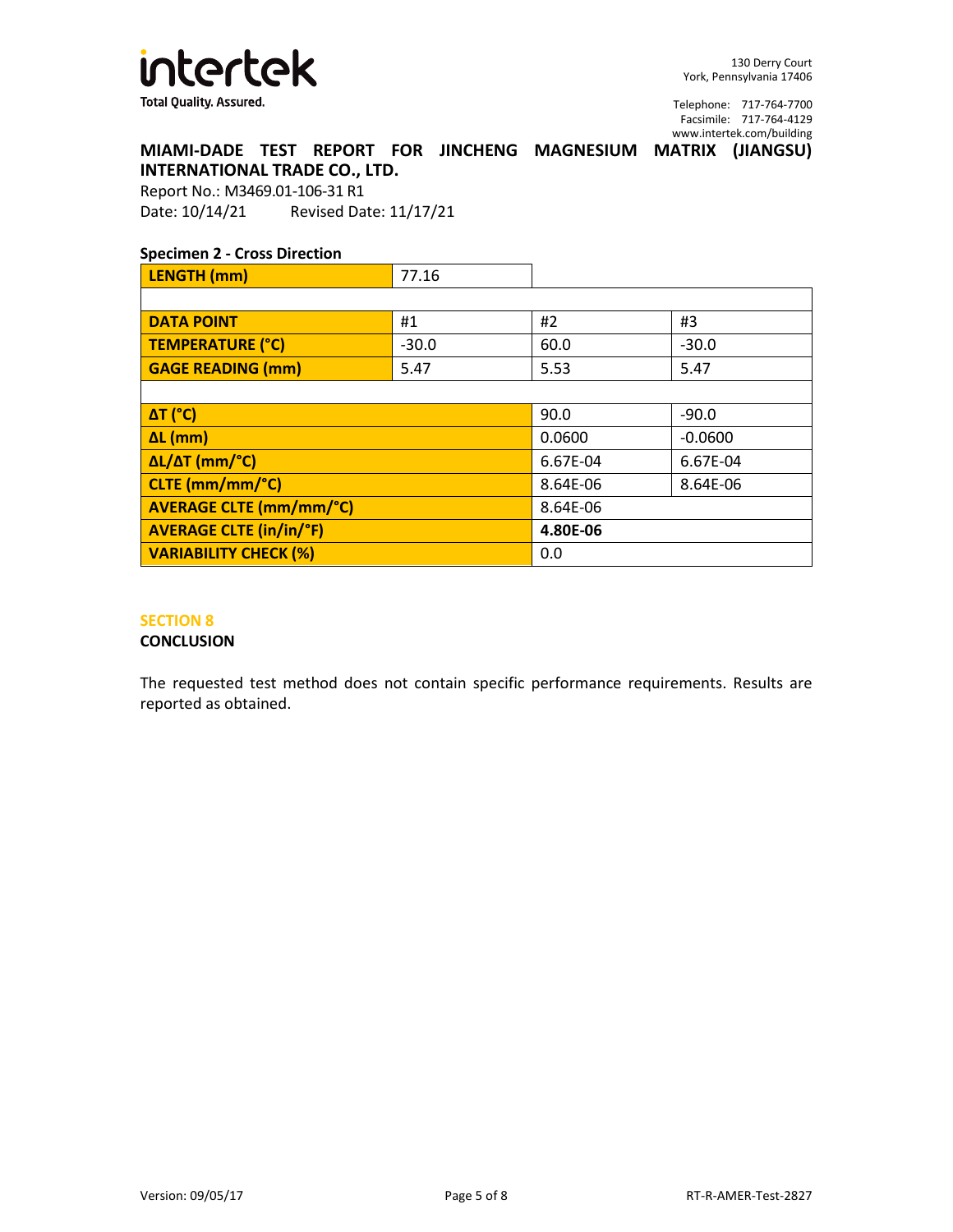

130 Derry Court York, Pennsylvania 17406

Telephone: 717-764-7700 Facsimile: 717-764-4129 [www.intertek.com/building](http://www.intertek.com/building)

**MIAMI-DADE TEST REPORT FOR JINCHENG MAGNESIUM MATRIX (JIANGSU) INTERNATIONAL TRADE CO., LTD.** Report No.: M3469.01-106-31 R1

Date: 10/14/21 Revised Date: 11/17/21

# **SECTION 9**

# **PHOTOGRAPHS**



**Photo No. 1 Samples, As Received**



**Photo No. 2 Samples, As Received**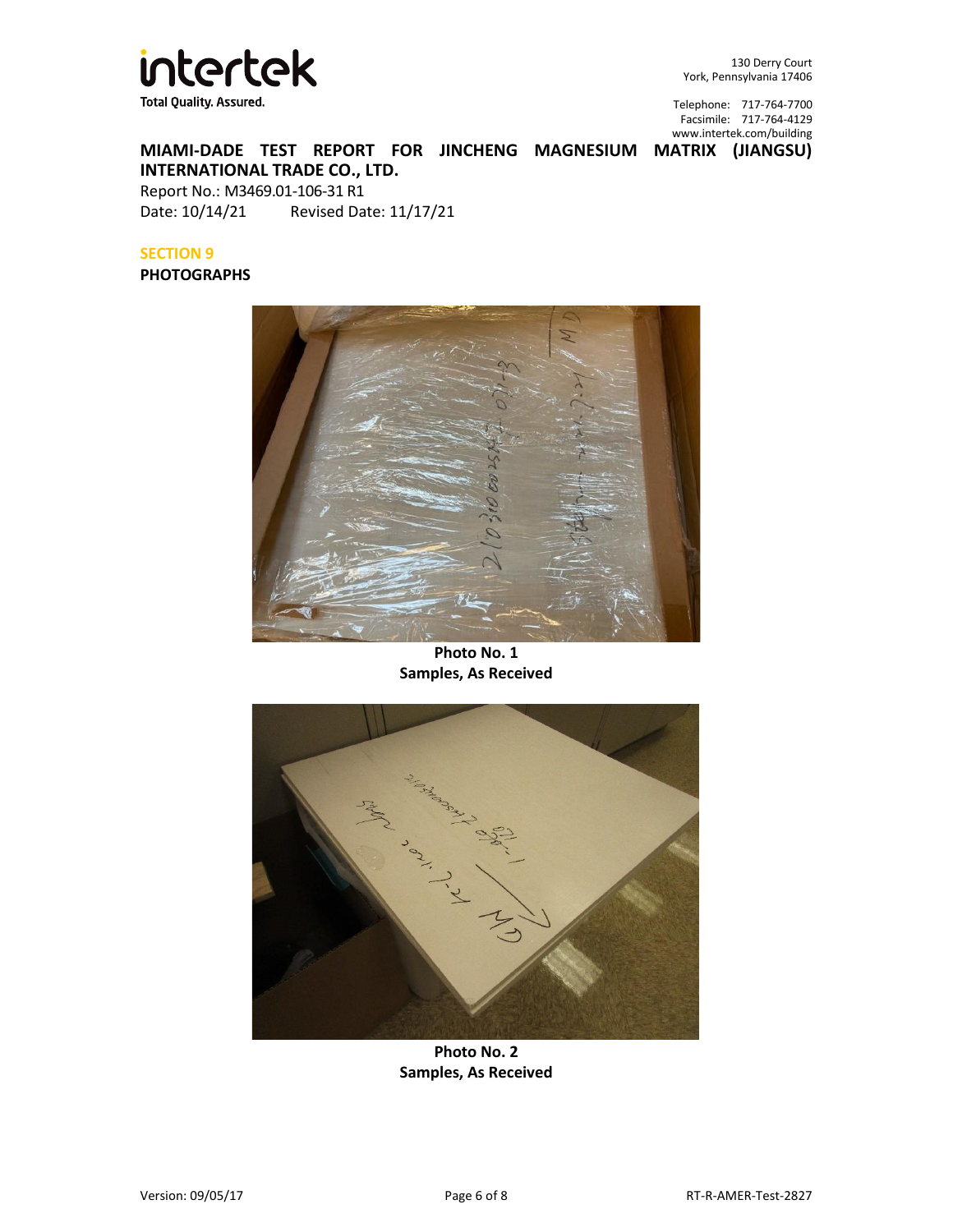

130 Derry Court York, Pennsylvania 17406

Telephone: 717-764-7700 Facsimile: 717-764-4129 [www.intertek.com/building](http://www.intertek.com/building)

**MIAMI-DADE TEST REPORT FOR JINCHENG MAGNESIUM MATRIX (JIANGSU) INTERNATIONAL TRADE CO., LTD.** Report No.: M3469.01-106-31 R1 Date: 10/14/21 Revised Date: 11/17/21

п

**Photo No. 3 ASTM E228 - CLTE - Equipment Detail**



**Photo No. 4 ASTM E228 - CLTE - Specimen Detail**